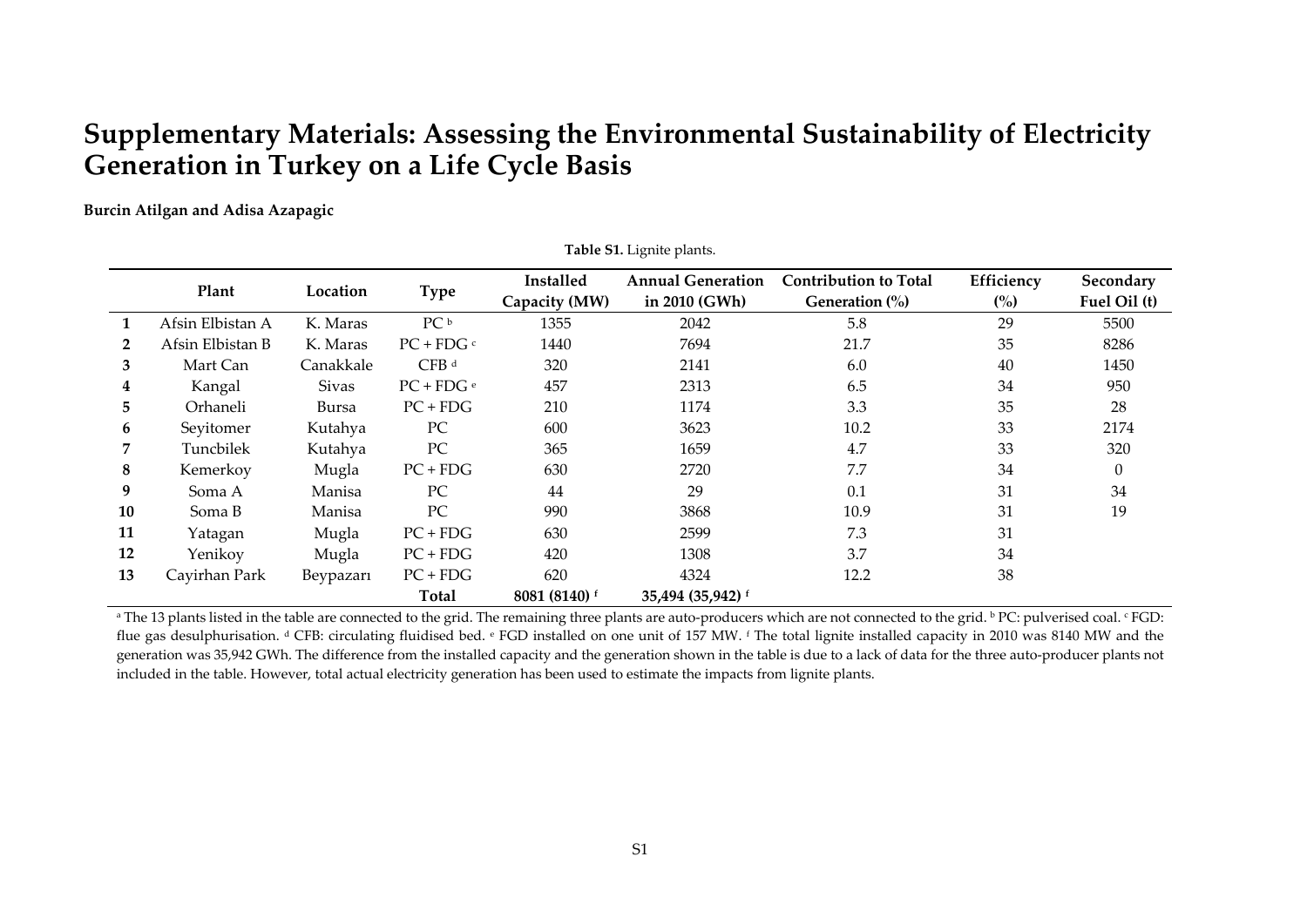| <b>Table S2.</b> Hard coal plants. |           |                             |                                   |                   |                                                              |                              |  |  |  |
|------------------------------------|-----------|-----------------------------|-----------------------------------|-------------------|--------------------------------------------------------------|------------------------------|--|--|--|
| Plant                              | Location  | Type                        | <b>Installed Capacity</b><br>(MW) | in $2010$ (GWh)   | Annual Generation Contribution to Total<br>Generation $(\%)$ | Efficiency<br>$\binom{0}{0}$ |  |  |  |
| Catalagzi                          | Zonguldak | Hard coal, PC               | 300                               | 1883              | 11.7                                                         | 31                           |  |  |  |
| Karabiga                           | Canakkale | Imported coal, CFB          | 405                               | 3132              | 19.5                                                         | 40                           |  |  |  |
| Isken Sugozu                       | Adana     | Imported coal, PC + FGD     | 1320                              | 9302              | 57.8                                                         | 38                           |  |  |  |
| Silopi/Sirnak                      | Silopi    | Asphaltite, CFB             | 135                               | 984               | 6.1                                                          | 40                           |  |  |  |
| Eren Catalagzi                     | Zonguldak | Imported coal, $SC^b + CFB$ | 1360 c                            | 798               | 5.0                                                          | 40                           |  |  |  |
|                                    |           | Total                       | 3520 (3751) d                     | 16,099 (19,104) d |                                                              |                              |  |  |  |

a The five plants listed in the table are connected to the grid. The remaining three plants are auto-producers which are not connected to the grid. b SC: supercritical coal.  $\cdot$  1230 MW of supercritical coal and 160 MW of circulating fluidised bed. d The total installed capacity in 2010 was 3751 MW and the generation was 19,104 GWh. The difference from the installed capacity and generation shown in the table is due to <sup>a</sup> lack of specific data for some of the three auto‐producer plants not included in the table. However, total actual electricity generation has been used to estimate the impacts from hard coal plants.

|    | Plant              | Location   | <b>Installed Capacity</b> | <b>Annual Generation in</b> | <b>Contribution to Total</b> | Efficiency     |
|----|--------------------|------------|---------------------------|-----------------------------|------------------------------|----------------|
|    |                    |            | (MW)                      | 2010 (GWh)                  | Generation $\frac{0}{0}$     | $\binom{0}{0}$ |
|    | Ambarli            | Istanbul   | 1350.9                    | 7941                        | 8.09                         | 51             |
| 2  | Bursa              | Bursa      | 1432                      | 7098                        | 7.23                         | 55             |
| 3  | Hamitabat          | Luleburgaz | 1120                      | 5750                        | 5.86                         | 47             |
| 4  | Aliaga             | Izmir      | 180                       | 251                         | 0.26                         | 42             |
| 5  | Adapazari-1        | Adapazari  | 1595.4                    | 12,147                      | 12.38                        |                |
| 6  | Adapazari-2        | Adapazari  | 797.7                     | 6097                        | 6.21                         |                |
| 7  | Baymina            | Ankara     | 798                       | 5579                        | 5.68                         |                |
| 8  | Izmir              | Izmir      | 1590.7                    | 12,093                      | 12.32                        |                |
| 9  | Enron Trakya       | Tekirdag   | 498.7                     | 3387                        | 3.45                         |                |
| 10 | Esenyurt           | Istanbul   | 188.5                     | 1353                        | 1.38                         | 55             |
| 11 | Colakoglu Dilovasi | Kocaeli    | 258.4                     | 1882                        | 1.92                         | 48             |
| 12 | Uni Mar IPR        | Tekirdag   | 504                       | 3429                        | 3.49                         |                |
| 13 | Aksa Antalya       | Antalya    | 850                       | 2226                        | 2.27                         | 59             |
| 14 | Aksa Manisa        | Manisa     | 115.3                     | 663                         | 0.68                         |                |
| 15 | Alarko Altek       | Kirklareli | 164                       | 481                         | 0.49                         |                |

## **Table S3.** Natural gas plants.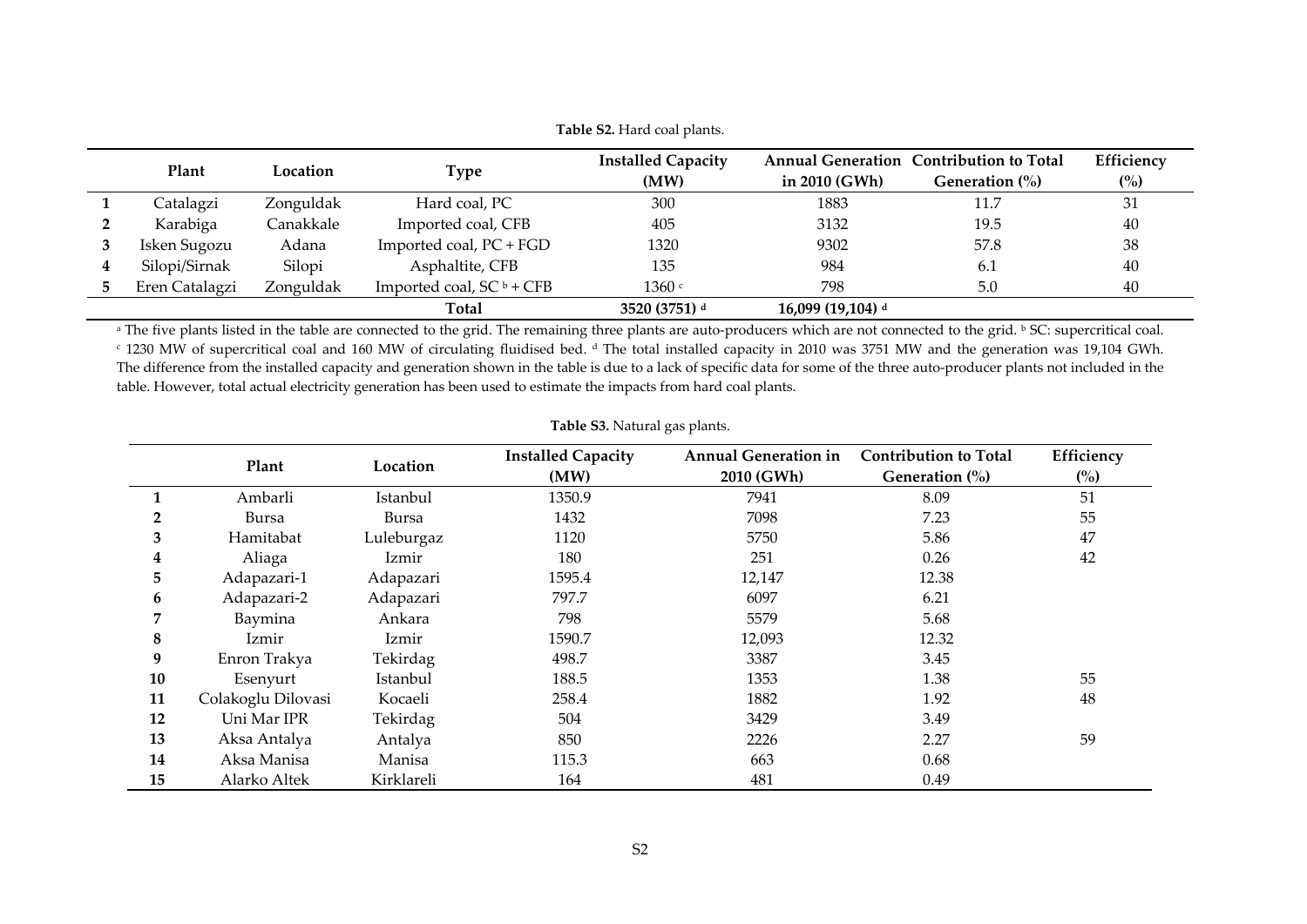| 16 | Cakmaktepe        | Izmir      | 104.7          | 178              | 0.18             |    |
|----|-------------------|------------|----------------|------------------|------------------|----|
| 17 | Antalya           | Antalya    | 94.2           | 386              | 0.39             |    |
| 18 | Arenko            | Denizli    | 12             | 54               | 0.06             |    |
| 19 | Ayen OSTIM        | Ankara     | 41             | 197              | 0.2              |    |
| 20 | <b>Berk</b>       | Istanbul   | $14.8\,$       | 75               | 0.08             |    |
| 21 | Binatom           | Emet       | $\overline{2}$ | $\overline{4}$   | $\theta$         |    |
| 22 | <b>BIS</b>        | Bursa      | 410            | 1712             | 1.74             |    |
| 23 | <b>BOSEN</b>      | Bursa      | 142.8          | 698              | 0.71             |    |
| 24 | <b>Burgaz</b>     | Luleburgaz | 6.9            | $\boldsymbol{0}$ | $\boldsymbol{0}$ |    |
| 25 | Can Enerji        | Tekirdag   | 56.3           | 291              | 0.3              |    |
| 26 | Can               | Tekirdag   | 29.1           | 48               | 0.05             |    |
| 27 | Camis             | Mersin     | 252.2          | 1887             | 1.92             |    |
| 28 | Cengiz            | Samsun     | 203.9          | 460              | 0.47             |    |
| 29 | Cebi              |            | 64.4           | 302              | 0.31             |    |
| 30 | Celik Uzunciftlik |            | 2.4            | 11               | $0.01\,$         |    |
| 31 | Cerkezkoy         | Tekirdag   | 49.2           | 213              | 0.22             |    |
| 32 | Delta             |            | 60             | 227              | 0.23             |    |
| 33 | Enerji SA         | Bandirma   | 930.8          | 743              | 0.76             | 59 |
| 34 | <b>Entek Koc</b>  | Istanbul   | 2.3            | 18               | 0.02             |    |
| 35 | Entek             | Kosekoy    | 157.2          | 987              | 1.01             |    |
| 36 | Falez             |            | 11.7           | 57               | 0.06             |    |
| 37 | Global Pelitlik   |            | 23.8           | 93               | 0.09             |    |
| 38 | Hacisirahmet      |            | 7.8            | 36               | 0.04             |    |
| 39 | <b>HABAS</b>      | Izmir      | 224.5          | 1451             | 1.48             |    |
| 40 | Hayat Kagit       |            | 7.5            | 24               | 0.02             |    |
| 41 | Karege Arges      | Kemalpasa  | 43.7           | 171              | 0.17             |    |
| 42 | Modern            |            | 96.8           | 402              | 0.41             |    |
| 43 | Noren             |            | 8.7            | 33               | 0.03             |    |
| 44 | <b>RASA</b>       | Van        | 114.9          | 593              | $0.6\,$          |    |
| 45 | Sayenerji         | Kayseri    | 5.9            | $\boldsymbol{0}$ | $\mathbf{0}$     |    |
| 46 | Sonmez            | Usak       | 70.7           | 161              | 0.16             |    |
| 47 | Sahinler Corlu    | Tekirdag   | 26             | 65               | $0.07\,$         |    |
| 48 | T Enerji          |            | 1.6            | $\boldsymbol{0}$ | $\boldsymbol{0}$ |    |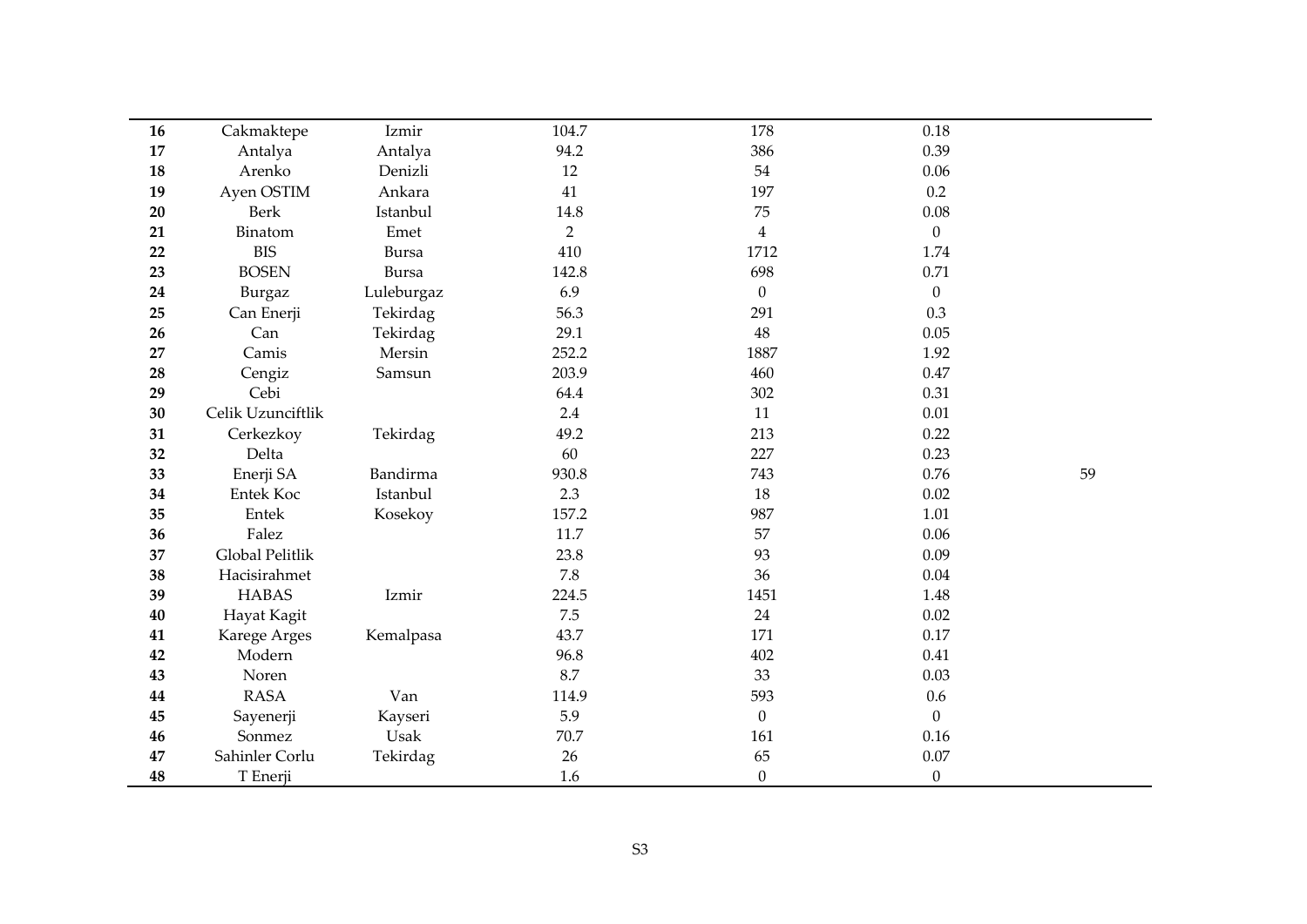| 49         | Ugur                   | Tekirdag   | 60.2                    | 136                      | 0.14           |  |
|------------|------------------------|------------|-------------------------|--------------------------|----------------|--|
| $50\,$     | Zorlu (B.Karistiran)   | Luleburgaz | 115.3                   | 513                      | 0.52           |  |
| 51         | Zorlu (Bursa)          | Bursa      | $90\,$                  | 514                      | 0.52           |  |
| 52         | Zorlu (Sincan)         | Ankara     | 50.3                    | 228                      | 0.23           |  |
| 53         | Zorlu (Kayseri)        | Kayseri    | 188.5                   | 754                      | 0.77           |  |
| 54         | Zorlu (Yalova)         | Yalova     | 15.9                    | 104                      | 0.11           |  |
| 55         | AK (K.Pasa)            | Kemalpasa  | 127.2                   | 564                      | 0.57           |  |
| 56         | AK (Bozuyuk)           | Bozuyuk    | 126.6                   | 513                      | 0.52           |  |
| 57         | AK (C.Koy)             | Cerkezkoy  | 98                      | 427                      | 0.44           |  |
| 58         | <b>AKSA</b>            | Yalova     | 70                      | 427                      | 0.43           |  |
| 59         | <b>ATAER</b>           |            | 119.2                   | 520                      | 0.53           |  |
| 60         | Baticim                |            | 45                      | 277                      | 0.28           |  |
| 61         | <b>Bil Balgat</b>      | Ankara     | 36.6                    | 123                      | 0.13           |  |
| 62         | Camis                  | Trakya     | 32.9                    | 194                      | 0.2            |  |
| 63         | <b>DESA</b>            |            | 9.8                     | $70\,$                   | 0.07           |  |
| 64         | Gul                    |            | 24.3                    | 1                        | $\overline{0}$ |  |
| 65         | Ege Birlesik           | Izmir      | 12.8                    | 80                       | 0.08           |  |
| 66         | Enerji-SA              | Kosekoy    | 120                     | 581                      | 0.59           |  |
| 67         | Enerji-SA              | Canakkale  | 64.1                    | 378                      | 0.39           |  |
| 68         | Enerji-SA              | Adana      | 130.2                   | 703                      | 0.72           |  |
| 69         | Enerji-SA              | Mersin     | 64.5                    | 385                      | 0.39           |  |
| $70\,$     | Entek                  | Demirtas   | 145.9                   | 805                      | 0.82           |  |
| $71\,$     | Eskisehir 2            | Eskisehir  | 59                      | 276                      | 0.28           |  |
| ${\bf 72}$ | <b>KEN Kipas Karen</b> | K.Maras    | 41.8                    | 73                       | 0.07           |  |
| 73         | <b>MOSB</b>            | Manisa     | 84.8                    | 541                      | 0.55           |  |
| $74\,$     | Maksi                  |            | 7.7                     | 49                       | 0.05           |  |
| 75         | Nuh                    |            | 38                      | 125                      | 0.13           |  |
| 76         | Yurtbay                | Eskisehir  | 6.9                     | 53                       | 0.05           |  |
|            |                        | Total      | 16,709                  | 91,369                   |                |  |
|            |                        |            | $(18,213)$ <sup>b</sup> | $(98, 144)$ <sup>b</sup> |                |  |

Blank spaces in the table indicate no data availability. <sup>a</sup> The plants listed in the table are connected to the grid. The remaining 111 plants are auto-producers which are not connected to the grid. b The total installed capacity in 2010 was 18,213 MW and the generation was 98,144 GWh. The difference from the installed capacity and generation shown in the table is due to <sup>a</sup> lack of data for the auto‐producer plants not included in the table. However, total actual electricity generation has been used to estimate the impacts from gas plants.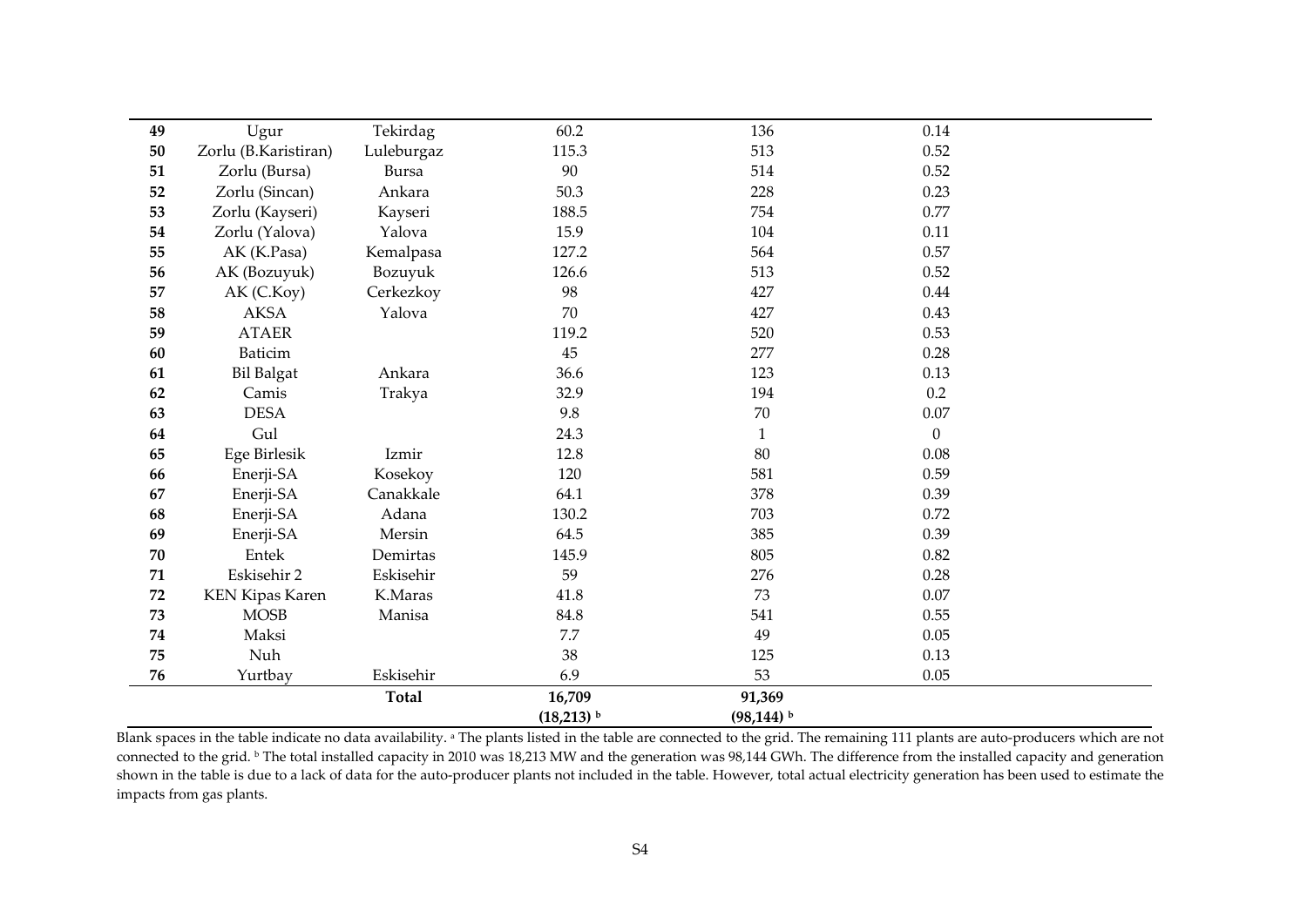|              | Plant        | Location     | <b>Installed Capacity (MW)</b> | Generation in 2010 (GWh) |
|--------------|--------------|--------------|--------------------------------|--------------------------|
| $\mathbf{1}$ | Ataturk      | Sanliurfa    | 2405.0                         | 6162.7                   |
| $\mathbf 2$  | Karkamis     | Gaziantep    | 189.0                          | 460.9                    |
| 3            | Karakaya     | Diyarbakir   | 1800.0                         | 8023.5                   |
| 4            | Dicle        | Diyarbakir   | 110.0                          | 270.0                    |
| 5            | Kralkizi     | Diyarbakir   | 94.5                           | 139.4                    |
| 6            | Batman       | Diyarbakir   | 198.0                          | 474.3                    |
| 7            | Keban        | Elazig       | 1330.0                         | 7958.6                   |
| 8            | Ozluce       | Elazig       | 170.0                          | 650.0                    |
| 9            | Altinkaya    | Samsun       | 702.6                          | 1372.1                   |
| 10           | Derbent      | Samsun       | 56.4                           | 299.7                    |
| 11           | Obruk        | Corum        | 212.4                          | 430.5                    |
| 12           | Hasan Ugurlu | Samsun       | 500.0                          | 1721.9                   |
| 13           | Suat Ugurlu  | Samsun       | 69.0                           | 433.8                    |
| 14           | Gokcekaya    | Eskisehir    | 278.4                          | 504.6                    |
| 15           | Yenice       | Ankara       | 37.9                           | 128.4                    |
| 16           | Sariyar H.P. | Ankara       | 160.0                          | 365.6                    |
| 17           | Gezende      | Icel         | 159.4                          | 53.2                     |
| 18           | Aslantas     | Osmaniye     | 138.0                          | 762.5                    |
| 19           | Hirfanli     | Kirsehir     | 128.0                          | 274.3                    |
| 20           | Kesikkopru   | Ankara       | 76.0                           | 171.5                    |
| 21           | Kapulukaya   | Kirikkale    | 54.0                           | 149.7                    |
| 22           | Menzelet     | K.Maras      | 124.0                          | 657.5                    |
| 23           | Kilickaya    | <b>Sivas</b> | 120.0                          | 488.1                    |
| 24           | Camligoze    | <b>Sivas</b> | 32.0                           | 139.4                    |
| 25           | Demirkopru   | Manisa       | 69.0                           | 138.4                    |
| 26           | Adiguzel     | Denizli      | 62.0                           | 128.6                    |
| 27           | Kemer        | Aydin        | 48.0                           | 122.2                    |
| 28           | Almus        | Tokat        | 27.0                           | 116.9                    |
| 29           | Kokluce      | Tokat        | 90.0                           | 479.8                    |
| 30           | Kurtun       | Gumushane    | 85.0                           | 189.3                    |

**Table S4.** Reservoir hydropower plants.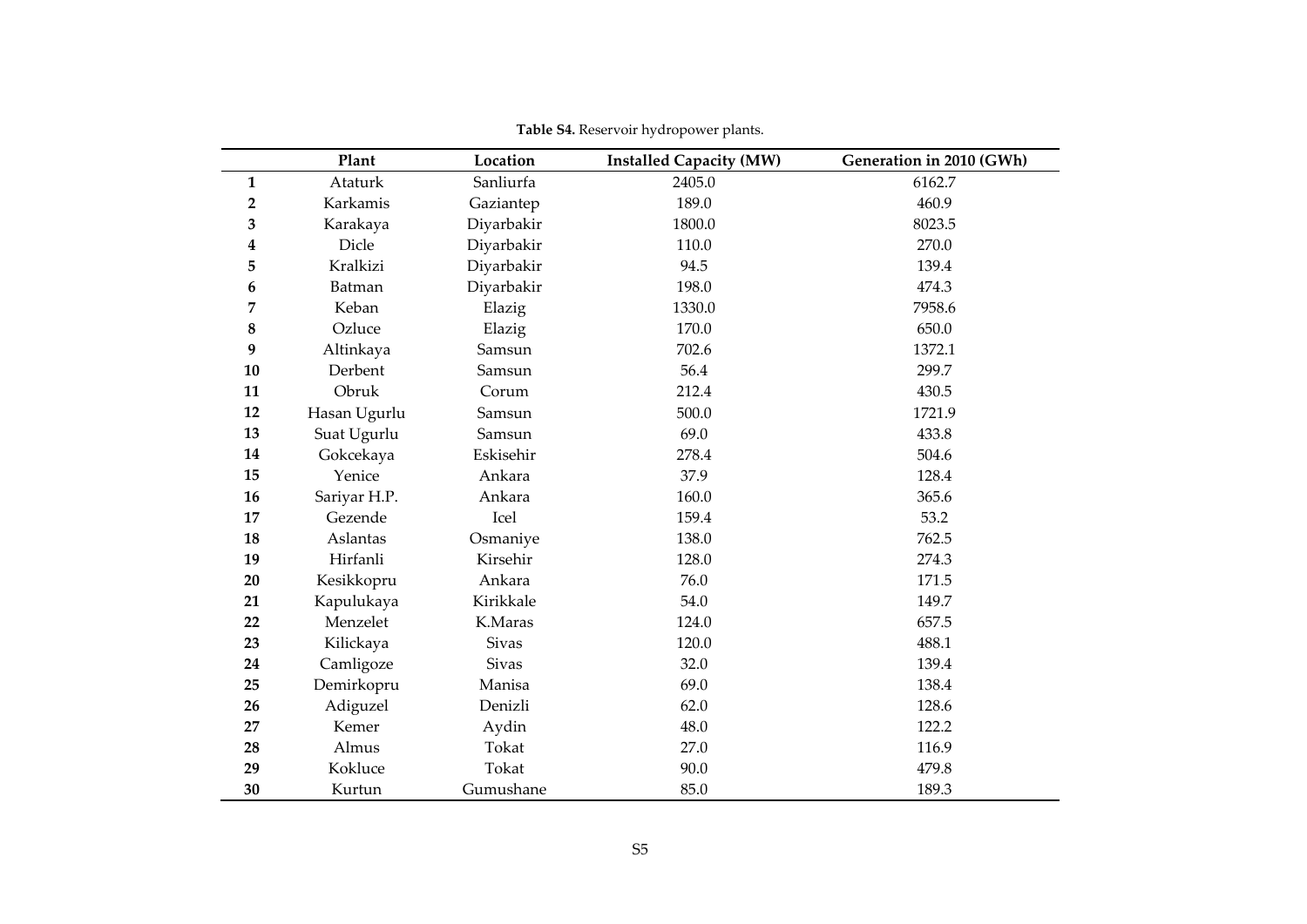|    |               |           | $(13,067)$ <sup>a</sup> | $(44, 468)$ <sup>b</sup> |
|----|---------------|-----------|-------------------------|--------------------------|
|    |               | Total     | 12,732                  | 44,106                   |
| 48 | Oymapinar     | Antalya   | 540.0                   | 1207.5                   |
| 47 | Uzuncayir     | Tunceli   | 82                      | 281.7                    |
| 46 | Yamula        | Kayseri   | 100.0                   | 618.6                    |
| 45 | Birecik       | S.Urfa    | 672.0                   | 1985.4                   |
| 44 | Karacaoren 2  | Burdur    | 46.4                    | 217.3                    |
| 43 | Manavgat      | Antalya   | 48.0                    | 163.6                    |
| 42 | <b>Berke</b>  | Osmaniye  | 510.0                   | 2150.4                   |
| 41 | Sir           | K.Maras   | 283.1                   | 989.2                    |
| 40 | Kadincik 2    | Mersin    | 56.0                    | 235.2                    |
| 39 | Kadincik 1    | Mersin    | 70.0                    | 297.5                    |
| 38 | Seyhan        | Adana     | 67.5                    | 10.6                     |
| 37 | Hosap         | Van       | 3.5                     | 5.2                      |
| 36 | Kockopru      | Van       | 8.8                     | 18.8                     |
| 35 | Karacaoren    | Burdur    | 32.0                    | 148.6                    |
| 34 | Muratli       | Artvin    | 115.0                   | 495.2                    |
| 33 | <b>Borcka</b> | Artvin    | 300.0                   | 1128.8                   |
| 32 | Catalan       | Adana     | 168.9                   | 496.8                    |
| 31 | Torul         | Gumushane | 103.2                   | 388.6                    |

<sup>a</sup> The total installed capacity in 2010 was 13,067 MW. The difference from the capacity shown in the table is due to a lack of specific data for some of the plants. <sup>b</sup> The total generation in 2010 was 44,468 GWh. The difference from the generation shown in the table is due to <sup>a</sup> lack of specific data for some of the plants. However, total actual electricity generation has been used to estimate the impacts from reservoir hydropower plants.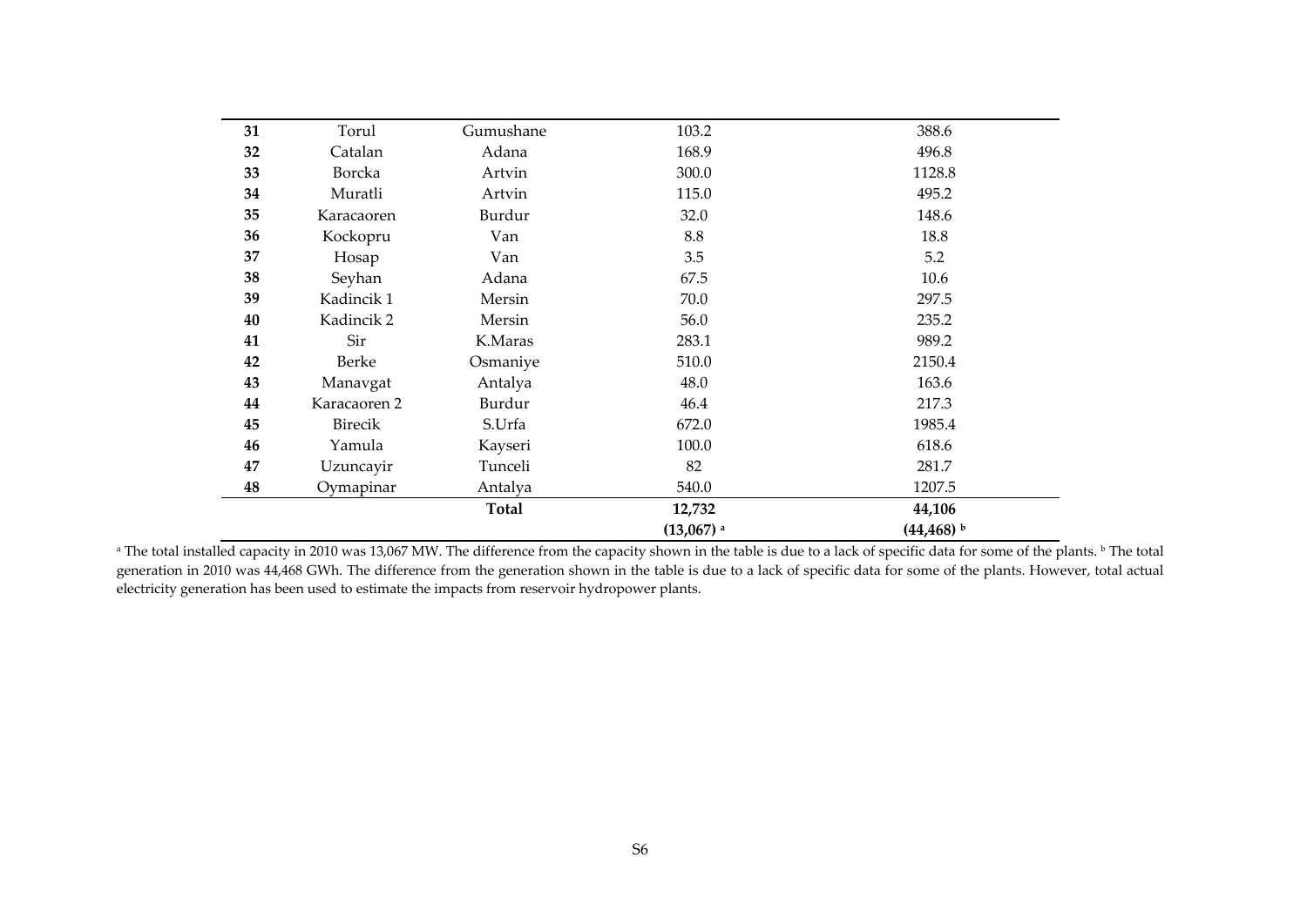|                | Plant               | <b>Installed</b> | Generation in |    | Plant                 | Installed     | Generation in |
|----------------|---------------------|------------------|---------------|----|-----------------------|---------------|---------------|
|                |                     | Capacity (MW)    | 2010 (GWh)    |    |                       | Capacity (MW) | 2010 (GWh)    |
| $\mathbf{1}$   | Cag-Cag             | 14.4             | 22.7          | 56 | Firtina Sumer         | 21.6          | 25.5          |
| $\overline{2}$ | Dogankent           | 74.5             | 274.7         | 57 | Filyos Yalnizca       | 14.4          | 49.0          |
| 3              | Goksu               | 10.8             | 59.1          | 58 | Erenkoy Turkerler     | 21.5          | 5.7           |
| 4              | Kadincik 1          | 70.0             | 297.5         | 59 | Hamzali Turkon        | 16.7          | 88.2          |
| 5              | Kadincik 2          | 56.0             | 235.2         | 60 | <b>HGM Keklicek</b>   | 8.7           | 15.1          |
| 6              | Kepez 1-2           | 32.4             | 125.8         | 61 | Selimoglu             | 8.8           | 14.1          |
| 7              | Kovada 1-2          | 59.5             | 37.8          | 62 | Yukari Mahnahoz       | 22.4          | 73.7          |
| $\bf 8$        | Sanliurfa           | 51.8             | 175.7         | 63 | <b>IC-EN Calkisla</b> | 7.7           | 19.5          |
| 9              | Sizir               | 6.8              | 51.5          | 64 | Ictas Yukari Mercan   | 14.2          | 59.1          |
| 10             | Girlevik            | 3.0              | 20.8          | 65 | Kabaca                | 8.5           | 25.8          |
| 11             | Kisik               | 9.6              | 32.5          | 66 | Molu                  | 3.4           | 14.2          |
| 12             | Tortum              | 26.2             | 133.4         | 67 | Kale                  | 34.1          | 13.7          |
| 13             | Yuregidir           | 6.0              | 13.4          | 68 | Kalen I-II            | 31.3          | 89.2          |
| 14             | Aksu Caykoy         | 16.0             | 42.7          | 69 | Kaletepe Kayen        | 10.2          | 31.0          |
| 15             | <b>AYEN</b> Camlica | 84.0             | 420.0         | 70 | Karadeniz Uzundere    | 62.2          | 34.4          |
| 16             | Berdan              | 10.0             | 55.6          | 71 | Karasu                | 2.4           | 16.7          |
| 17             | Fethiye             | 16.5             | 61.7          | 72 | Karel Pamukova        | 9.3           | 52.9          |
| 18             | Gaziler             | 11.2             | 38.2          | 73 | <b>KAR-EN Aralik</b>  | 12.4          | 12.3          |
| 19             | Girlevi Mercan      | 11.0             | 35.4          | 74 | Kulp IV               | 12.3          | 36.6          |
| 20             | Gonen               | 10.6             | 57.9          | 75 | Lamas III             | 35.7          | 63.8          |
| 21             | Hasanlar            | 9.6              | 32.7          | 76 | Maras Firnis          | 7.2           | 33.9          |
| 22             | Sucati              | 7.0              | 29.8          | 77 | Murgul                | 24.2          | 11.3          |
| 23             | Tohma Medik         | 12.5             | 48.7          | 78 | Ozgur Tahta           | 12.5          | 54.1          |
| 24             | Akcay               | 28.8             | 8.4           | 79 | Oztay Gunayse         | 8.3           | 28.9          |
| 25             | Akim                | 91.4             | 169.3         | 80 | Pamuk Toroslar        | 23.3          | 86.6          |
| 26             | Akkoy               | 101.9            | 303.2         | 81 | PETA Mursal II        | 4.5           | 16.0          |
| 27             | Akua                | 5.8              | 23.7          | 82 | Resadiye 1            | 15.7          | 2.1           |
| 28             | Alp Tinaztepe       | 7.7              | 21.0          | 83 | Resadiye 2            | 26.1          | 24.2          |
| 29             | Anadolu Cakirlar    | 16.2             | 57.6          | 84 | Resadive 3            | 22.3          | 141.0         |

**Table S5.** Run‐of‐river hydropower plants.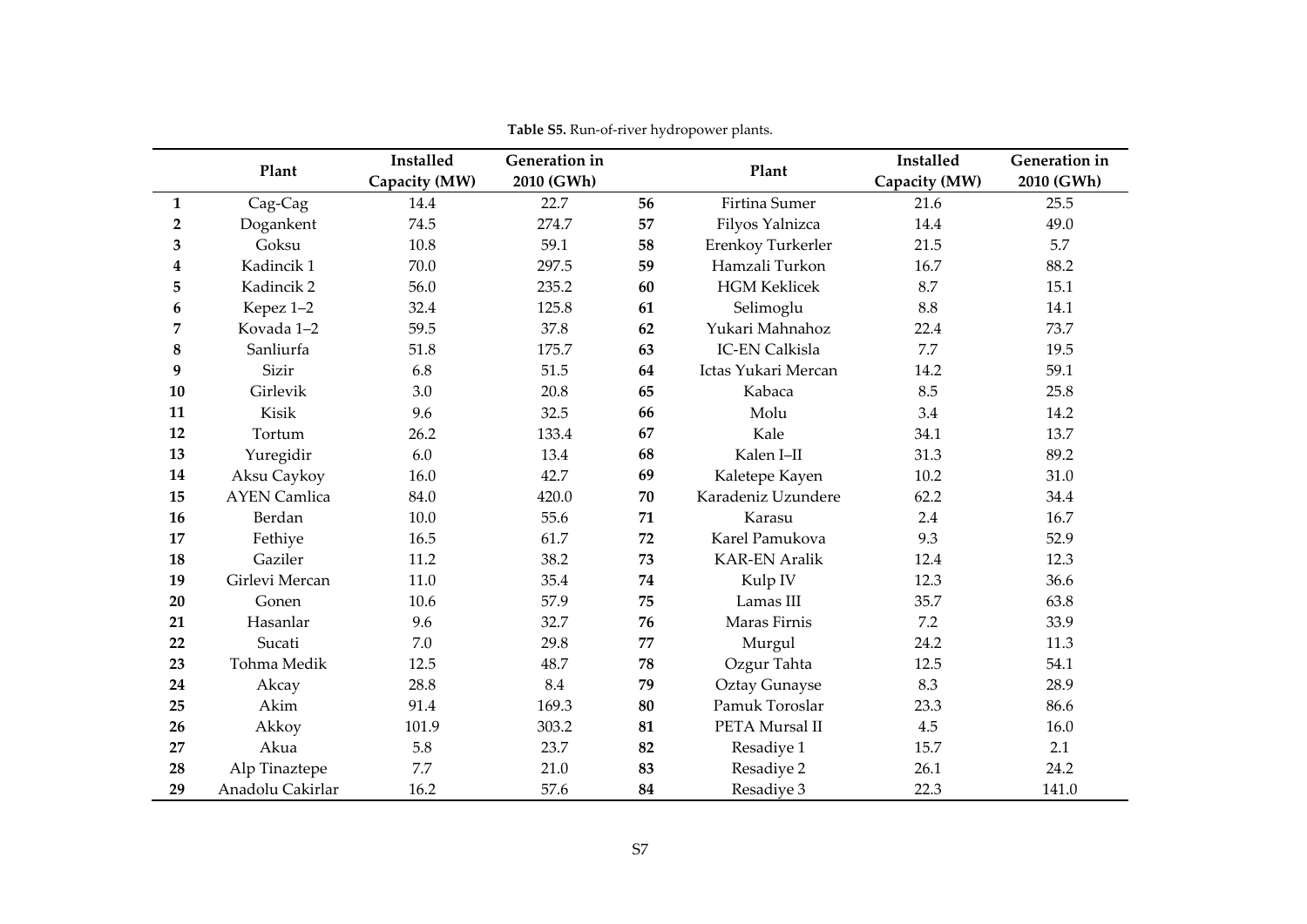| 30 | Asa Kale              | 9.6  | 23.6  | 85  | Saritepe                | 4.9            | 13.5  |
|----|-----------------------|------|-------|-----|-------------------------|----------------|-------|
| 31 | Bayburt               | 14.6 | 58.6  | 86  | Sarmasik 1              | 21.0           | 65.0  |
| 32 | Bereket Dalaman       | 37.5 | 135.6 | 87  | Sarmasik 2              | 21.6           | 74.8  |
| 33 | <b>Bereket Feslek</b> | 9.5  | 18.8  | 88  | Selen Kepezkaya         | 28.0           | 15.0  |
| 34 | Bereket Gokyar        | 11.6 | 40.9  | 89  | Su Cayoren              | 4.6            | 20.5  |
| 35 | Bereket Koyulhisar    | 42.0 | 220.2 | 90  | <b>ISKUR Suleymanli</b> | 4.6            | 20.2  |
| 36 | <b>Bereket Mentas</b> | 39.9 | 11.0  | 91  | Tektug Erkenek          | 12.5           | 50.0  |
| 37 | <b>Beytek</b>         | 9.5  | 14.7  | 92  | Tektug Andirin          | 40.5           | 12.7  |
| 38 | EnerjiSA Birkapili    | 48.8 | 74.6  | 93  | Tektug Kalealti         | 15.0           | 59.9  |
| 39 | <b>Bahcelik Molu</b>  | 4.2  | 30.2  | 94  | Tektug Kargilik         | 23.9           | 88.3  |
| 40 | Cansu                 | 9.2  | 42.2  | 95  | Tektug Keban Deresi     | 5.0            | 40.5  |
| 41 | Berkman Enova         | 25.2 | 23.3  | 96  | Tum Pinar               | 30.1           | 94.2  |
| 42 | Oskan Enova           | 23.9 | 56.2  | 97  | YPM Susehri             | 3.6            | 133.4 |
| 43 | Ceykar                | 29.6 | 90.7  | 98  | YAPISAN Hacilar         | 13.3           | 86.2  |
| 44 | Cakit                 | 20.2 | 28.7  | 99  | YAPISAN Karica          | 97             | 408   |
| 45 | Caldere               | 8.7  | 29.9  | 100 | Yavuz Masat             | 22.5           | 18.4  |
| 46 | Cenay                 | 16.4 | 12.5  | 101 | Yesilbas                | 14             | 40.3  |
| 47 | Degirmenustu          | 38.6 | 106.0 | 102 | Zorlu Cildir            | 15.4           | 44.1  |
| 48 | Dim                   | 38.3 | 50.1  | 103 | Zorlu Ikizdere          | 18.6           | 117.4 |
| 49 | Elestas Yaylabel      | 5.1  | 19.3  | 104 | Zorlu Mercan            | 20.4           | 105.7 |
| 50 | Dodurga Elta          | 4.1  | 11.7  | 105 | Tasova Yeniderekoy      | $\overline{2}$ | 12.0  |
| 51 | EnerjiSA Sahmallar    | 14.0 | 30.0  | 106 | <b>TEMSA Gozede</b>     | 2.4            | 12.9  |
| 52 | EnerjiSA Kizilduz     | 15.4 | 33.2  | 107 | <b>Tocak I Yurt</b>     | 4.8            | 12.1  |
| 53 | <b>Erenler BME</b>    | 45.0 | 25.6  | 108 | Egemen Enersis I-II     | 19.9           | 5.3   |
| 54 | Erikli Akocak         | 82.5 | 20.3  |     | Others                  | 308.5          | 402.3 |
|    |                       |      |       |     |                         |                |       |
| 55 | Esen 2 Goltas         | 43.4 | 141.8 |     | <b>Total</b>            | 2764           | 7327  |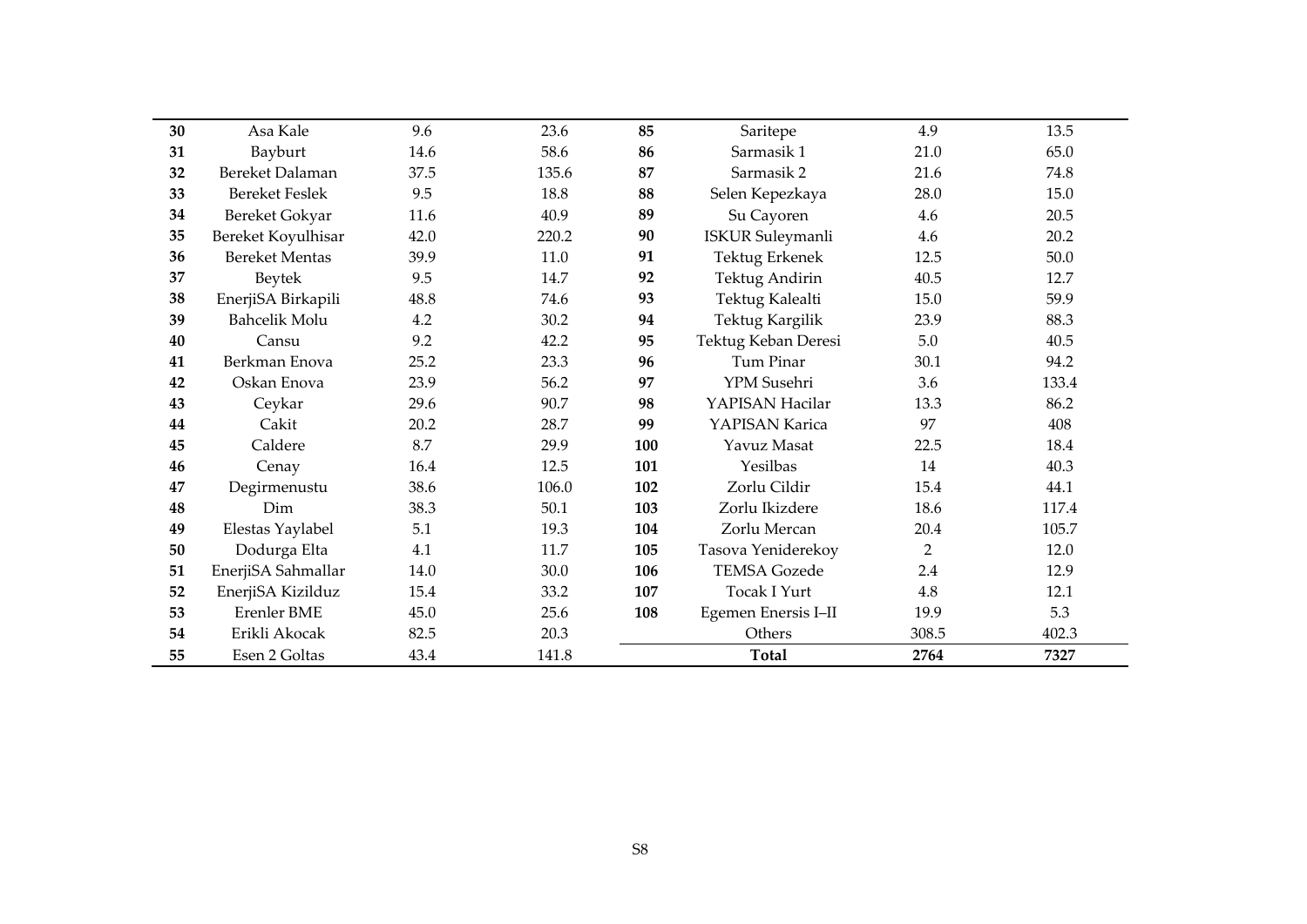|              | Plant              | Location         | <b>Installed Capacity (MW)</b> | <b>Turbine Power (MW)</b> | <b>Number of Turbines</b> | Generation in 2010 (GWh) |
|--------------|--------------------|------------------|--------------------------------|---------------------------|---------------------------|--------------------------|
| $\mathbf{1}$ | Mersin Mut         | Mersin           | 33                             | 3                         | 11                        | 65.2                     |
| 2            | Ayyildiz           | Balikesir        | 15                             | 3                         | 5                         | 45.1                     |
| 3            | Sarikaya           | Tekirdag         | 28.8                           | 2/0.8                     | 15                        | 79.1                     |
| 4            | Cataltepe          | <b>Balikesir</b> | 16                             | $\overline{2}$            | $8\,$                     | $\overline{\phantom{a}}$ |
| 5            | Kuyucak            | Manisa           | 25.6                           | 2/0.9                     | 14                        | 5.1                      |
| 6            | Camseki            | Canakkale        | 20.8                           | 2/0.8                     | 11                        | 63.9                     |
| 7            | Cesme              | Izmir            | 1.5                            | 0.5                       | $\mathfrak{Z}$            | 4.2                      |
| 8            | Keltepe            | Balikesir        | 20.7                           | 0.9                       | 23                        | 68.3                     |
| 9            | Intepe             | Canakkale        | 30.4                           | $0.8\,$                   | 38                        | 80.2                     |
| 10           | <b>ARES</b>        | Izmir            | 7.2                            | 0.6                       | 12                        | 13.0                     |
| 11           | Bandirma 3         | Balikesir        | 24                             | 2.5                       | 10                        | 49.3                     |
| 12           | Akbuk              | Aydin            | 31.5                           | 2.1                       | 15                        | 99.6                     |
| 13           | Samli              | Balikesir        | 113.1                          | 3                         | 30                        | 204.2                    |
| 14           | Senbuk             | Hatay            | 15                             | 3                         | 5                         | 30.3                     |
| 15           | Belen              | Hatay            | 36                             | 3                         | 12                        | 77.1                     |
| 16           | Aliaga             | Izmir            | 90                             | 2.5                       | 36                        | 170.6                    |
| 17           | Soma               | Manisa           | 90                             | 2.5                       | 36                        | 144.9                    |
| 18           | Bandirma 3         | Balikesir        | 60                             | 3                         | 20                        | 161.2                    |
| 19           | <b>Boreas</b>      | Edirne           | 15                             | 2.5                       | 6                         | 35.1                     |
| 20           | Bozcaada           | Canakkale        | 10.2                           | 0.6                       | 17                        | 33.3                     |
| 21           | Dares Datca        | Mugla            | 29.6                           | 0.8/0.9                   | 36                        | 79.5                     |
| 22           | Sebenoba           | Hatay            | 30                             | $\overline{2}$            | 15                        | 83.7                     |
| 23           | Karakurt           | Manisa           | 10.8                           | 1.8                       | 6                         | 27.9                     |
| 24           | Sayalar            | Manisa           | 34.2                           | 0.9                       | 38                        | 82.2                     |
| 25           | Burgaz             | Canakkale        | 14.9                           | 0.8/0.9                   | 18                        | 37.3                     |
| 26           | <b>Sares</b>       | Canakkale        | 22.5                           | 2.5                       | 9                         | 1.7                      |
| 27           | Yuntdag            | Izmir            | 57.5                           | 2.5                       | 17                        | 131.3                    |
| 28           | Kores <sub>2</sub> | Izmir            | 15                             | 2.5                       | 6                         | 47.4                     |
| 29           | Kemerburgaz        | Istanbul         | 24                             | $\overline{2}$            | 12                        | 50.0                     |
| 30           | Mazi 1             | Izmir            | 39.2                           | 0.8/0.9                   | 49                        | 116.0                    |

**Table S6.** Onshore wind plants.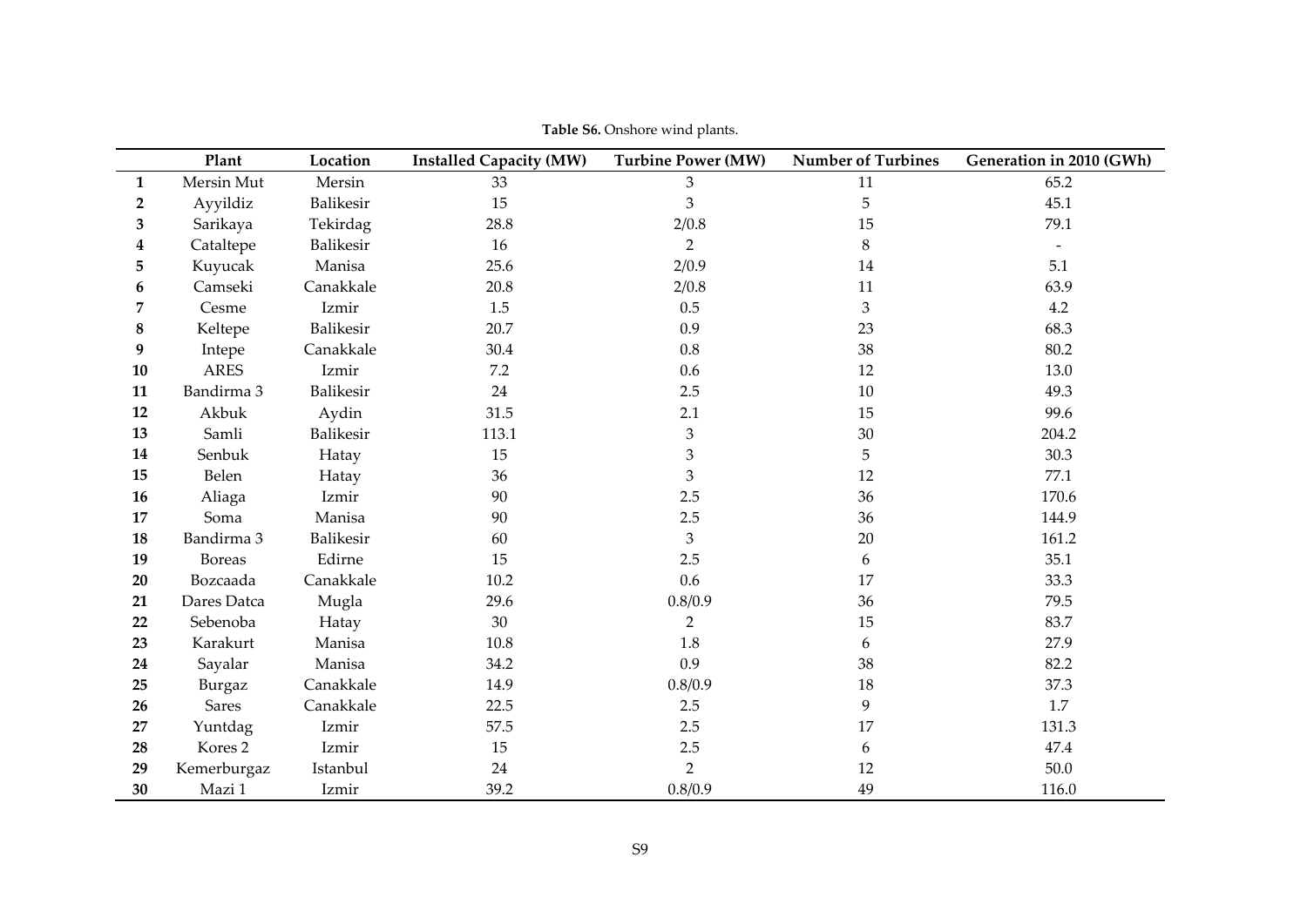| 31 | Mazi 3     | Izmir            | 30   | 2.5     | 12  | 89.2          |
|----|------------|------------------|------|---------|-----|---------------|
| 32 | Gokcedag   | Osmaniye         | 135  | 2.5     | 54  | 283.5         |
| 33 | Turguttepe | Aydin            | 24   |         | 11  | 0.2           |
| 34 | Catalca    | Istanbul         | 60   |         | 20  | 161.6         |
| 35 | Sunjut     | Istanbul         | 1.2  | 0.6     |     | 2.3           |
| 36 | Tepe       | Istanbul         | 0.85 | 0.85    |     | 2.3           |
| 37 | Duzova     | Izmir            | 30   | 2.5     | 12  | 56.3          |
| 38 | Bandirma 3 | <b>Balikesir</b> | 35   | 1.5/2.5 | 20  |               |
| 39 | Ziyaret    | Hatay            | 42.5 | 2.5     | 17  | 43.2          |
|    |            | <b>Total</b>     | 1320 |         | 682 | 2765 (2916) a |

 $^{\rm a}$  The total generation in 2010 was 2916.4 GWh. The difference from the generation shown in the table is due to a lack of specific data for some of the plants. However, total actual electricity generation has been used to estimate the impacts from wind plants.

|              | <b>Name</b>         | Place     | <b>Installed Capacity (MW)</b> | Generation in 2010 (GWh) | Temperature $({}^{\circ}C)$ |
|--------------|---------------------|-----------|--------------------------------|--------------------------|-----------------------------|
|              | Kizildere           | Denizli   | 15.0                           | 103.9                    | $200 - 242$                 |
|              | Tuzla               | Canakkale | 7.5                            | 35.4                     | 174                         |
|              | Dora 2              | Aydin     | 9.5                            | 70.0                     | 171                         |
| 4            | Germencik (Gurmat)  | Aydin     | 47.4                           | 401.7                    | $200 - 232$                 |
| $\mathbf{b}$ | Kizildere Bereketli | Denizli   | 6.85                           |                          | $200 - 242$                 |
| 6            | Dora 1 (Salavatli)  | Aydin     | 7.95                           | 57.2                     | 171                         |
|              | Total               |           | 94.2                           | 668.2                    |                             |

**Table S7.** Geothermal power plants.

**Table S8.** Annual abiotic depletion potential (ADP elements) over the period 1990–2014.

| kg Sb-eq. | Lignite             | <b>Hard Coal</b>    | Gas                 | Reservoir           | Run-of-River        | Wind                | Geothermal           | <b>TOTAL</b>        |
|-----------|---------------------|---------------------|---------------------|---------------------|---------------------|---------------------|----------------------|---------------------|
| 1990      | $4.0 \times 10^{2}$ | $5.0 \times 10^{1}$ | $3.4 \times 10^{2}$ | $1.5 \times 10^{2}$ | 0.0                 | 0.0                 | $3.8 \times 10^{-1}$ | $9.4 \times 10^{2}$ |
| 1995      | $5.2 \times 10^{2}$ | $1.8 \times 10^{2}$ | $5.4 \times 10^{2}$ | $2.3 \times 10^{2}$ | 0.0                 | 0.0                 | $4.1 \times 10^{-1}$ | $1.5 \times 10^{3}$ |
| 2000      | $7.0 \times 10^{2}$ | $3.1 \times 10^{2}$ | $3 \times 10^3$     | $2.0 \times 10^{2}$ | 0.0                 | 2.2                 | $3.6 \times 10^{-1}$ | $2.5 \times 10^{3}$ |
| 2005      | $6.1 \times 10^{2}$ | $1.1 \times 10^{3}$ | $1.9 \times 10^{3}$ | $2.4 \times 10^{2}$ | $5.8 \times 10^{1}$ | 3.8                 | $4.6 \times 10^{-1}$ | $3.9 \times 10^{3}$ |
| 2010      | $7.3 \times 10^{2}$ | $1.5 \times 10^3$   | $2.4 \times 10^{3}$ | $2.8 \times 10^{2}$ | $1.5 \times 10^{2}$ | $1.9 \times 10^{2}$ | 3.2                  | $5.3 \times 10^{3}$ |
| 2014      | $7.4 \times 10^{2}$ | $3.0 \times 10^{3}$ | $3.0 \times 10^{3}$ | $1.9 \times 10^{2}$ | $2.5 \times 10^{2}$ | $5.6 \times 10^{2}$ | $1.1 \times 10^{1}$  | $7.7 \times 10^{3}$ |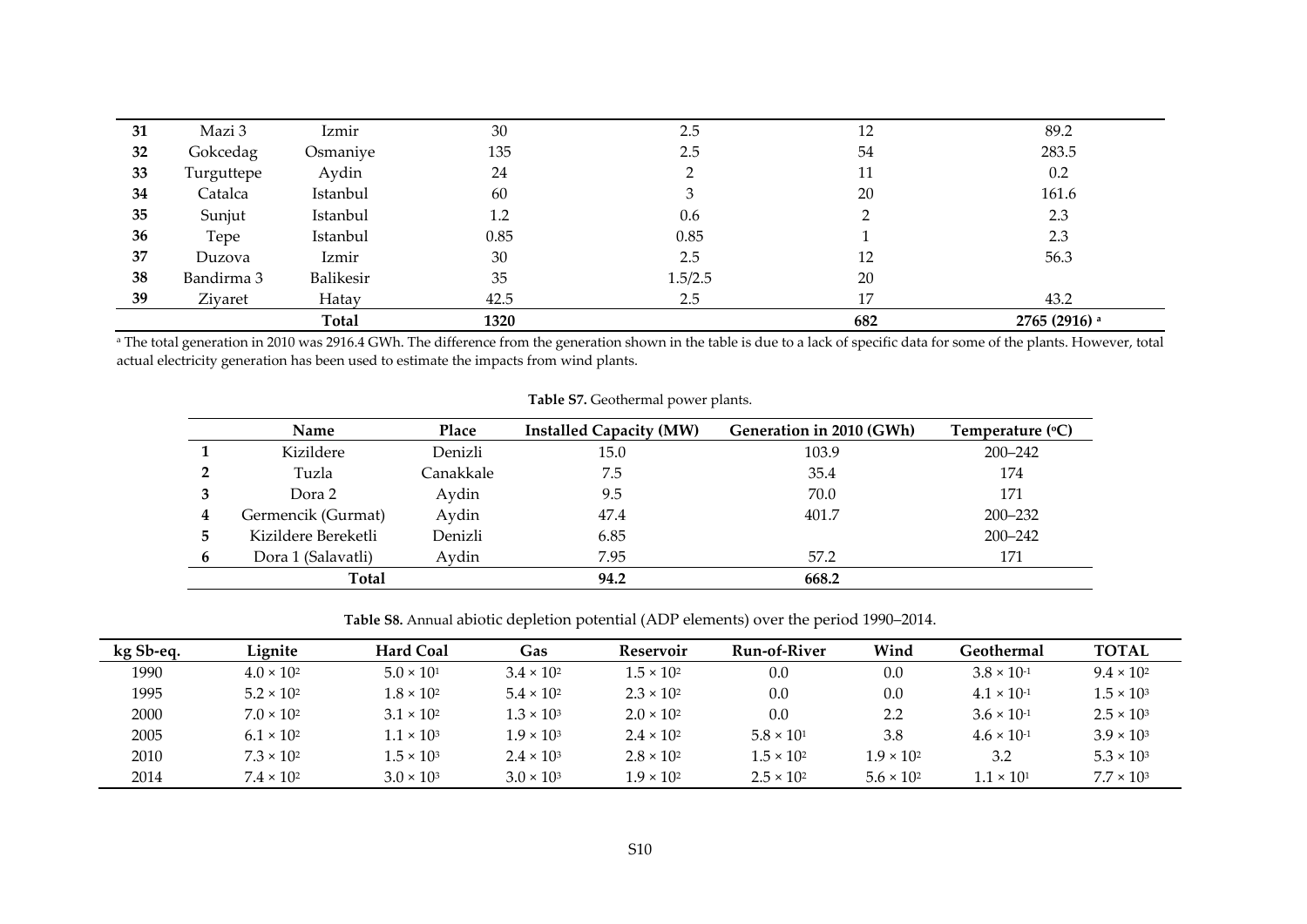| MJ   | Lignite              | <b>Hard Coal</b>     | <b>Gas</b>           | Reservoir           | Run-of-River      | Wind                | Geothermal          | <b>TOTAL</b>         |
|------|----------------------|----------------------|----------------------|---------------------|-------------------|---------------------|---------------------|----------------------|
| 1990 | $2.9 \times 10^{11}$ | $8.4 \times 10^{9}$  | $1.2 \times 10^{11}$ | $3.0 \times 10^8$   | 0.0               | 0.0                 | $1.4 \times 10^{6}$ | $4.3 \times 10^{11}$ |
| 1995 | $3.9 \times 10^{11}$ | $3.0 \times 10^{10}$ | $2.0 \times 10^{11}$ | $4.6 \times 10^8$   | 0.0               | 0.0                 | $1.5 \times 10^{6}$ | $6.2 \times 10^{11}$ |
| 2000 | $5.2 \times 10^{11}$ | $5.2 \times 10^{10}$ | $4.9 \times 10^{11}$ | $4.0 \times 10^8$   | 0.0               | $3.6 \times 10^{6}$ | $1.3 \times 10^{6}$ | $1.1 \times 10^{12}$ |
| 2005 | $4.5 \times 10^{11}$ | $1.8 \times 10^{11}$ | $6.9 \times 10^{11}$ | $4.8 \times 10^{8}$ | $1.1 \times 10^8$ | $6.2 \times 10^{6}$ | $1.7 \times 10^{6}$ | $1.3 \times 10^{12}$ |
| 2010 | $5.4 \times 10^{11}$ | $2.6 \times 10^{11}$ | $8.8 \times 10^{11}$ | $5.8 \times 10^8$   | $2.9 \times 10^8$ | $3.2 \times 10^8$   | $1.2 \times 10^{7}$ | $1.7 \times 10^{12}$ |
| 2014 | $5.5 \times 10^{11}$ | $5.0 \times 10^{11}$ | $1.1 \times 10^{12}$ | $3.9 \times 10^{8}$ | $4.7 \times 10^8$ | $9.1 \times 10^8$   | $3.9 \times 10^{4}$ | $2.1 \times 10^{12}$ |

**Table S9.** Annual abiotic depletion potential (ADP fossil) over the period 1990–2014 (ADP elements).

**Table S10.** Annual acidification potential (AP) over the period 1990–2014.

| $kg$ SO <sub>2</sub> -eq. | Lignite           | <b>Hard Coal</b>    | Gas                 | Reservoir           | Run-of-river        | Wind                | Geothermal          | TOTAL               |
|---------------------------|-------------------|---------------------|---------------------|---------------------|---------------------|---------------------|---------------------|---------------------|
| 1990                      | $2.1 \times 10^8$ | $3.8 \times 10^{6}$ | $1.2 \times 10^{7}$ | $1.0 \times 10^{5}$ | 0.0                 | 0.0                 | $7.0 \times 10^{5}$ | $2.3 \times 10^8$   |
| 1995                      | $2.8 \times 10^8$ | $1.3 \times 10^{7}$ | $1.8 \times 10^{7}$ | $1.6 \times 10^{5}$ | 0.0                 | 0.0                 | $7.5 \times 10^{5}$ | $3.1 \times 10^8$   |
| 2000                      | $3.7 \times 10^8$ | $2.3 \times 10^{7}$ | $4.5 \times 10^{7}$ | $1.4 \times 10^{5}$ | 0.0                 | $1.0 \times 10^{3}$ | $6.6 \times 10^{5}$ | $4.4 \times 10^{8}$ |
| 2005                      | $3.2 \times 10^8$ | $8.0 \times 10^{7}$ | $6.5 \times 10^{7}$ | $1.7 \times 10^{5}$ | $4.1 \times 10^{4}$ | $1.8 \times 10^{3}$ | $8.5 \times 10^{5}$ | $4.7 \times 10^{8}$ |
| 2010                      | $3.9 \times 10^8$ | $1.2 \times 10^8$   | $8.2 \times 10^{7}$ | $2.0 \times 10^{5}$ | $1.1 \times 10^{5}$ | $9.1 \times 10^{4}$ | $5.9 \times 10^{6}$ | $6.0 \times 10^8$   |
| 2014                      | $3.9 \times 10^8$ | $2.2 \times 10^8$   | $1.0 \times 10^{8}$ | $1.3 \times 10^{5}$ | $1.8 \times 10^{5}$ | $2.6 \times 10^{5}$ | $2.0 \times 10^{7}$ | $7.4 \times 10^8$   |

**Table S11.** Annual eutrophication potential (EP) over the period 1990–2014.

| $kg$ PO <sub>4</sub> -eq. | Lignite             | <b>Hard Coal</b>    | Gas                 | Reservoir           | Run-of-River        | Wind                | Geothermal          | <b>TOTAL</b>        |
|---------------------------|---------------------|---------------------|---------------------|---------------------|---------------------|---------------------|---------------------|---------------------|
| 1990                      | $2.3 \times 10^8$   | $1.4 \times 10^{6}$ | $1.4 \times 10^{6}$ | $4.1 \times 10^{4}$ | 0.0                 | 0.0                 | $7.8 \times 10^{1}$ | $2.3 \times 10^8$   |
| 1995                      | $3.1 \times 10^8$   | $5.1 \times 10^{6}$ | $2.2 \times 10^{6}$ | $6.3 \times 10^{4}$ | 0.0                 | 0.0                 | $8.4 \times 10^{1}$ | $3.1 \times 10^8$   |
| 2000                      | $4.1 \times 10^{8}$ | $8.8 \times 10^{6}$ | $5.5 \times 10^{6}$ | $5.5 \times 10^{4}$ | 0.0                 | $5.1 \times 10^{2}$ | $7.4 \times 10^{1}$ | $4.2 \times 10^8$   |
| 2005                      | $3.5 \times 10^8$   | $3.1 \times 10^{7}$ | $7.9 \times 10^{6}$ | $6.5 \times 10^{4}$ | $1.7 \times 10^{4}$ | $8.6 \times 10^{2}$ | $9.5 \times 10^{1}$ | $3.9 \times 10^{8}$ |
| 2010                      | $4.3 \times 10^8$   | $4.4 \times 10^{7}$ | $1.0 \times 10^{7}$ | $7.9 \times 10^{4}$ | $4.6 \times 10^{4}$ | $4.4 \times 10^{4}$ | $6.5 \times 10^{2}$ | $4.8 \times 10^{8}$ |
| 2014                      | $4.3 \times 10^8$   | $8.4 \times 10^{7}$ | $1.2 \times 10^{7}$ | $5.3 \times 10^{4}$ | $7.5 \times 10^{4}$ | $1.3 \times 10^{5}$ | $2.2 \times 10^{3}$ | $5.3 \times 10^8$   |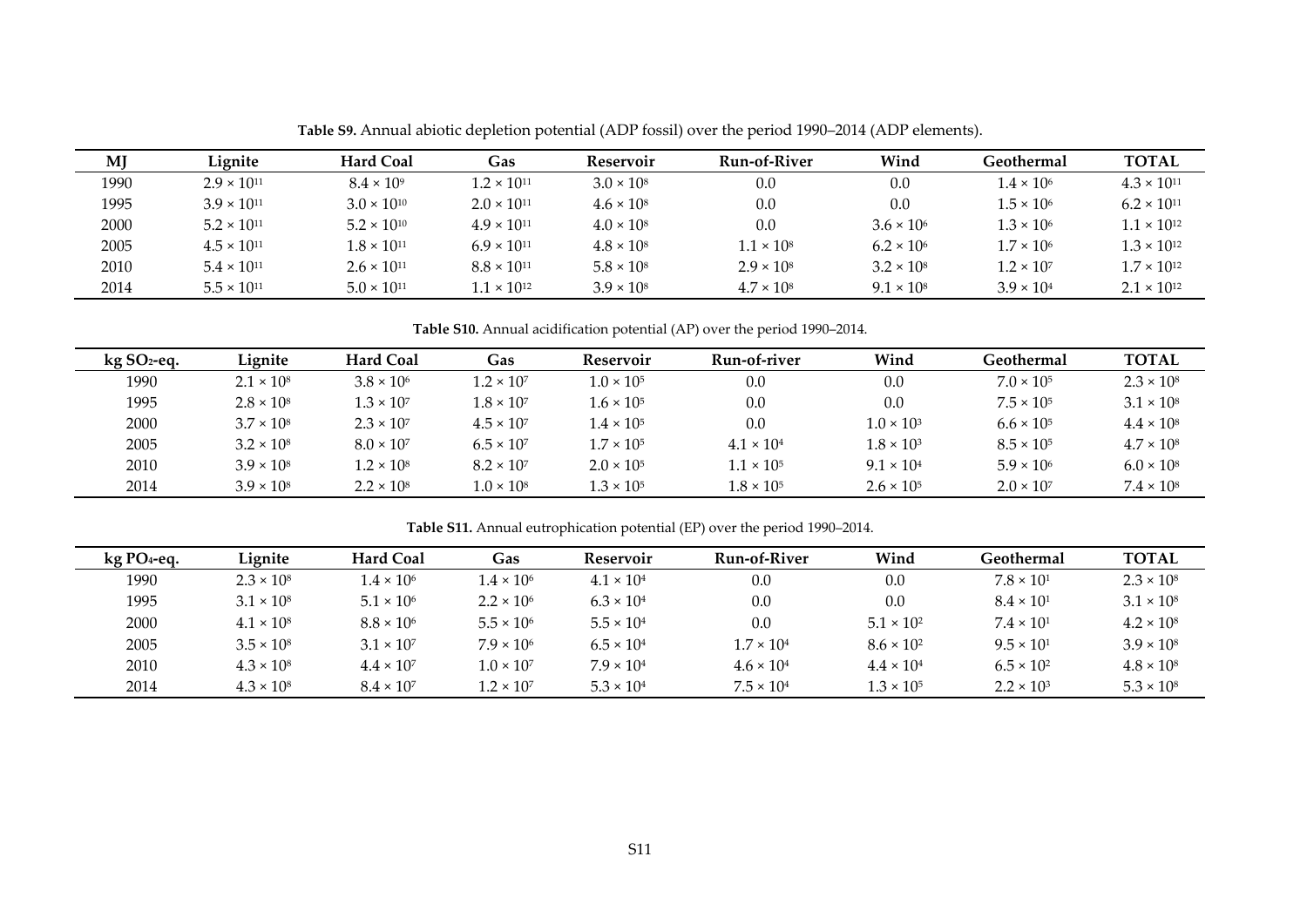| kg DCB-eq. | Lignite              | <b>Hard Coal</b>     | Gas                 | Reservoir           | Run-of-River        | Wind                | Geothermal          | <b>TOTAL</b>         |
|------------|----------------------|----------------------|---------------------|---------------------|---------------------|---------------------|---------------------|----------------------|
| 1990       | $4.1 \times 10^{10}$ | $2.3 \times 10^8$    | $5.0 \times 10^{7}$ | $1.5 \times 10^{7}$ | 0.0                 | 0.0                 | $1.3 \times 10^{2}$ | $4.1 \times 10^{10}$ |
| 1995       | $5.4 \times 10^{10}$ | $8.1 \times 10^8$    | $7.9 \times 10^{7}$ | $2.4 \times 10^{7}$ | 0.0                 | 0.0                 | $1.4 \times 10^{2}$ | $5.5 \times 10^{10}$ |
| 2000       | $7.2 \times 10^{10}$ | $1.4 \times 10^{9}$  | $2.0 \times 10^8$   | $2.1 \times 10^{7}$ | 0.0                 | $3.9 \times 10^{5}$ | $1.2 \times 10^{2}$ | $7.3 \times 10^{10}$ |
| 2005       | $6.3 \times 10^{10}$ | $4.8 \times 10^{9}$  | $2.8 \times 10^8$   | $2.4 \times 10^{7}$ | $5.9 \times 10^{6}$ | $6.6 \times 10^{5}$ | $1.5 \times 10^{2}$ | $6.8 \times 10^{10}$ |
| 2010       | $7.5 \times 10^{10}$ | $6.9 \times 10^{9}$  | $3.5 \times 10^8$   | $3.0 \times 10^{7}$ | $1.6 \times 10^{7}$ | $3.4 \times 10^{7}$ | $1.1 \times 10^{3}$ | $8.2 \times 10^{10}$ |
| 2014       | $7.6 \times 10^{10}$ | $1.3 \times 10^{10}$ | $4.4 \times 10^8$   | $2.0 \times 10^{7}$ | $2.5 \times 10^{7}$ | $9.7 \times 10^{7}$ | $3.6 \times 10^{3}$ | $9.0 \times 10^{10}$ |

**Table S12.** Annual freshwater aquatic ecoto×icity potential (FAETP) over the period 1990–2014.

**Table S13.** Annual global warming potential (GWP) over the period 1990–2014.

| $kg CO2$ -eq. | Lignite              | <b>Hard Coal</b>     | Gas                  | Reservoir         | Run-of-River        | Wind                | Geothermal          | <b>TOTAL</b>         |
|---------------|----------------------|----------------------|----------------------|-------------------|---------------------|---------------------|---------------------|----------------------|
| 1990          | $2.1 \times 10^{10}$ | $7.0 \times 10^8$    | $7.1 \times 10^9$    | $1.6 \times 10^8$ | 0.0                 | 0.0                 | $5.0 \times 10^{6}$ | $2.9 \times 10^{10}$ |
| 1995          | $2.7 \times 10^{10}$ | $2.5 \times 10^9$    | $1.1 \times 10^{10}$ | $2.5 \times 10^8$ | 0.0                 | 0.0                 | $5.4 \times 10^{6}$ | $4.1 \times 10^{10}$ |
| 2000          | $3.7 \times 10^{10}$ | $4.3 \times 10^{9}$  | $2.8 \times 10^{10}$ | $2.1 \times 10^8$ | 0.0                 | $2.4 \times 10^{5}$ | $4.8 \times 10^{6}$ | $6.9 \times 10^{10}$ |
| 2005          | $3.2 \times 10^{10}$ | $1.5 \times 10^{10}$ | $3.9 \times 10^{10}$ | $2.5 \times 10^8$ | $1.1 \times 10^{7}$ | $4.1 \times 10^{5}$ | $6.1 \times 10^{6}$ | $8.6 \times 10^{10}$ |
| 2010          | $3.8 \times 10^{10}$ | $2.2 \times 10^{10}$ | $5.0 \times 10^{10}$ | $3.1 \times 10^8$ | $3.0 \times 10^{7}$ | $2.1 \times 10^{7}$ | $4.2 \times 10^{7}$ | $1.1 \times 10^{11}$ |
| 2014          | $3.9 \times 10^{10}$ | $4.1 \times 10^{10}$ | $6.2 \times 10^{10}$ | $2.1 \times 10^8$ | $4.9 \times 10^{7}$ | $6.1 \times 10^{7}$ | $1.4 \times 10^{8}$ | $1.4 \times 10^{11}$ |

**Table S14.** Annual human to×icity potential (HTP) over the period 1990–2014.

| kg DCB-eq. | Lignite              | Hard coal            | Gas                 | Reservoir           | <b>Run-of-River</b> | Wind                | Geothermal          | <b>TOTAL</b>         |
|------------|----------------------|----------------------|---------------------|---------------------|---------------------|---------------------|---------------------|----------------------|
| 1990       | $2.7 \times 10^{10}$ | $1.9 \times 10^8$    | $8.4 \times 10^{7}$ | $6.2 \times 10^{7}$ | 0.0                 | 0.0                 | $1.0 \times 10^{5}$ | $2.8 \times 10^{10}$ |
| 1995       | $3.6 \times 10^{10}$ | $6.7 \times 10^8$    | $1.3 \times 10^8$   | $9.5 \times 10^{7}$ | 0.0                 | 0.0                 | $1.1 \times 10^{5}$ | $3.7 \times 10^{10}$ |
| 2000       | $4.8 \times 10^{10}$ | $1 \times 10^9$      | $3.3 \times 10^8$   | $8.3 \times 10^{7}$ | 0.0                 | $7.2 \times 10^{5}$ | $9.8 \times 10^{4}$ | $4.9 \times 10^{10}$ |
| 2005       | $4.2 \times 10^{10}$ | $4.0 \times 10^{9}$  | $4.7 \times 10^8$   | $9.8 \times 10^{7}$ | $1.9 \times 10^{7}$ | $1.2 \times 10^{6}$ | $1.3 \times 10^{5}$ | $4.6 \times 10^{10}$ |
| 2010       | $5.0 \times 10^{10}$ | $5.7 \times 10^{9}$  | $6.0 \times 10^8$   | $1.2 \times 10^8$   | $5.0 \times 10^{7}$ | $6.3 \times 10^{7}$ | $8.6 \times 10^{5}$ | $5.7 \times 10^{10}$ |
| 2014       | $5.1 \times 10^{10}$ | $1.1 \times 10^{10}$ | $7.4 \times 10^8$   | $8.0 \times 10^{7}$ | $8.0 \times 10^{7}$ | $1.8 \times 10^8$   | $2.9 \times 10^{6}$ | $6.3 \times 10^{10}$ |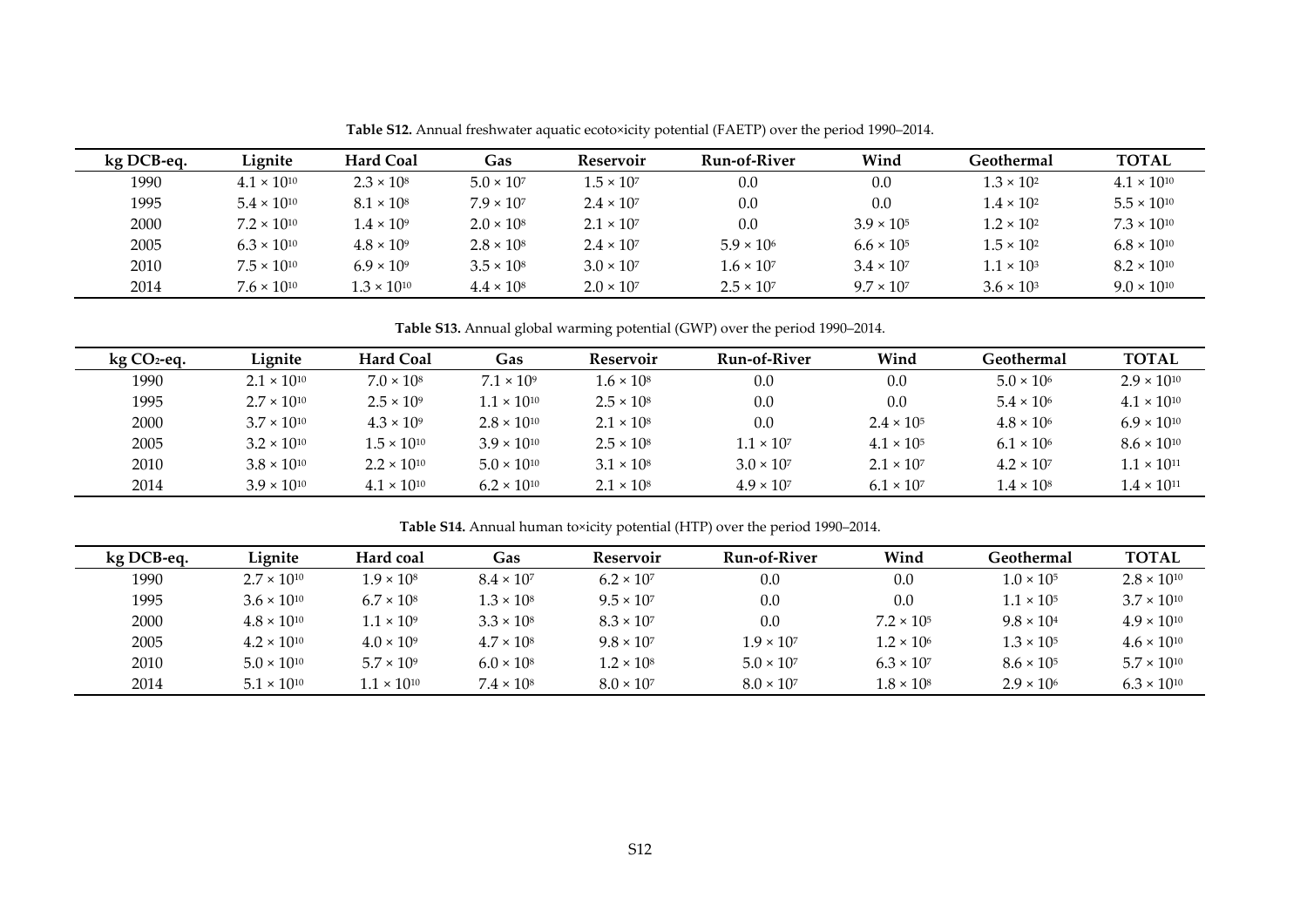| kg DCB-eq. | Lignite              | <b>Hard Coal</b>     | <b>Gas</b>           | <b>Reservoir</b>     | <b>Run-of-River</b>  | Wind                 | Geothermal          | <b>TOTAL</b>         |
|------------|----------------------|----------------------|----------------------|----------------------|----------------------|----------------------|---------------------|----------------------|
| 1990       | $1.3 \times 10^{14}$ | $8.6 \times 10^{11}$ | $9.7 \times 10^{10}$ | $2.5 \times 10^{10}$ | 0.0                  | 0.0                  | $4.4 \times 10^{7}$ | $1.3 \times 10^{14}$ |
| 1995       | $1.6 \times 10^{14}$ | $3.1 \times 10^{12}$ | $1.5 \times 10^{11}$ | $3.8 \times 10^{10}$ | 0.0                  | 0.0                  | $4.7 \times 10^{7}$ | $1.7 \times 10^{14}$ |
| 2000       | $2.2 \times 10^{14}$ | $5.3 \times 10^{12}$ | $3.8 \times 10^{11}$ | $3.3 \times 10^{10}$ | 0.0                  | $4.2 \times 10^8$    | $4.1 \times 10^{7}$ | $2.3 \times 10^{14}$ |
| 2005       | $1.9 \times 10^{14}$ | $1.8 \times 10^{13}$ | $5.4 \times 10^{11}$ | $3.9 \times 10^{10}$ | $9.7 \times 10^9$    | $7.1 \times 10^8$    | $5.3 \times 10^{7}$ | $2.1 \times 10^{14}$ |
| 2010       | $2.3 \times 10^{14}$ | $2.7 \times 10^{13}$ | $6.9 \times 10^{11}$ | $4.8 \times 10^{10}$ | $2.6 \times 10^{10}$ | $3.7 \times 10^{10}$ | $3.6 \times 10^8$   | $2.6 \times 10^{14}$ |
| 2014       | $2.3 \times 10^{14}$ | $5.1 \times 10^{13}$ | $8.6 \times 10^{11}$ | $3.2 \times 10^{10}$ | $4.2 \times 10^{10}$ | $1.0 \times 10^{11}$ | $1.2 \times 10^9$   | $2.8 \times 10^{14}$ |

**Table S15.** Annual marine aquatic ecoto×icity potential (MAETP) over the period 1990–2014.

**Table S16.** Annual ozone layer depletion potential (ODP) over the period 1990–2014.

| $kg$ R <sub>11</sub> -eq. | Lignite             | <b>Hard Coal</b>    | Gas                 | Reservoir | Run-of-River         | Wind                 | Geothermal            | <b>TOTAL</b>        |
|---------------------------|---------------------|---------------------|---------------------|-----------|----------------------|----------------------|-----------------------|---------------------|
| 1990                      | $3.8 \times 10^{1}$ | 4.7                 | $1.3 \times 10^{3}$ | 1.8       | 0.0                  | 0.0                  | $-3.1 \times 10^{-7}$ | $1.3 \times 10^{3}$ |
| 1995                      | $5.0 \times 10^{1}$ | $1.7 \times 10^{1}$ | $2.1 \times 10^{3}$ | 2.7       | $0.0\,$              | 0.0                  | $-3.3 \times 10^{7}$  | $2.1 \times 10^{3}$ |
| 2000                      | $6.6 \times 10^{1}$ | $2.9 \times 10^{1}$ | $5.1 \times 10^{3}$ | 2.4       | 0.0                  | $1.6 \times 10^{-2}$ | $-2.9 \times 10^{-7}$ | $5.2 \times 10^{3}$ |
| 2005                      | $5.8 \times 10^{1}$ | $1.0 \times 10^{2}$ | $7.3 \times 10^{3}$ | 2.8       | $6.7 \times 10^{-1}$ | $2.8 \times 10^{-2}$ | $-3.8 \times 10^{-7}$ | $7.4 \times 10^3$   |
| 2010                      | $6.9 \times 10^{1}$ | $1.4 \times 10^{2}$ | $9.2 \times 10^{3}$ | 3.4       | 1.8                  | 1.4                  | $-2.6 \times 10^{-6}$ | $9.5 \times 10^{3}$ |
| 2014                      | $7.0 \times 10^{1}$ | $2.8 \times 10^{2}$ | $1.2 \times 10^{4}$ | 2.3       | 2.9                  | 4.1                  | $-8.8 \times 10^{-6}$ | $1.2 \times 10^{4}$ |

**Table S17.** Annual photochemical o×idants creation potential (POCP) over the period 1990–2014.

| $kgC2H4$ -eq. | Lignite             | <b>Hard Coal</b>    | Gas                 | Reservoir           | Run-of-River        | Wind                | Geothermal          | <b>TOTAL</b>        |
|---------------|---------------------|---------------------|---------------------|---------------------|---------------------|---------------------|---------------------|---------------------|
| 1990          | $9.4 \times 10^{6}$ | $2.1 \times 10^{5}$ | $2.5 \times 10^{6}$ | $4.2 \times 10^{4}$ | 0.0                 | 0.0                 | $9.4 \times 10^{1}$ | $1.2 \times 10^{7}$ |
| 1995          | $1.2 \times 10^{7}$ | $7.4 \times 10^{5}$ | $4.0 \times 10^{6}$ | $6.4 \times 10^{4}$ | 0.0                 | 0.0                 | $1.0 \times 10^{2}$ | $1.7 \times 10^{7}$ |
| 2000          | $1.6 \times 10^{7}$ | $1.3 \times 10^{6}$ | $9.9 \times 10^{6}$ | $5.6 \times 10^{4}$ | 0.0                 | $1.4 \times 10^{2}$ | $8.8 \times 10^{1}$ | $2.8 \times 10^{7}$ |
| 2005          | $1.4 \times 10^{7}$ | $4.4 \times 10^{6}$ | $1.4 \times 10^{7}$ | $6.6 \times 10^{4}$ | $5.7 \times 10^{3}$ | $2.3 \times 10^{2}$ | $1.1 \times 10^{2}$ | $3.3 \times 10^{7}$ |
| 2010          | $1.7 \times 10^{7}$ | $6.4 \times 10^{6}$ | $1.8 \times 10^{7}$ | $8.1 \times 10^{4}$ | $1.5 \times 10^{4}$ | $1.2 \times 10^{4}$ | $7.8 \times 10^{2}$ | $4.2 \times 10^{7}$ |
| 2014          | $1.7 \times 10^{7}$ | $1.2 \times 10^{7}$ | $2.2 \times 10^{7}$ | $5.4 \times 10^{4}$ | $2.5 \times 10^{4}$ | $3.4 \times 10^{4}$ | $2.6 \times 10^{3}$ | $5.2 \times 10^{7}$ |